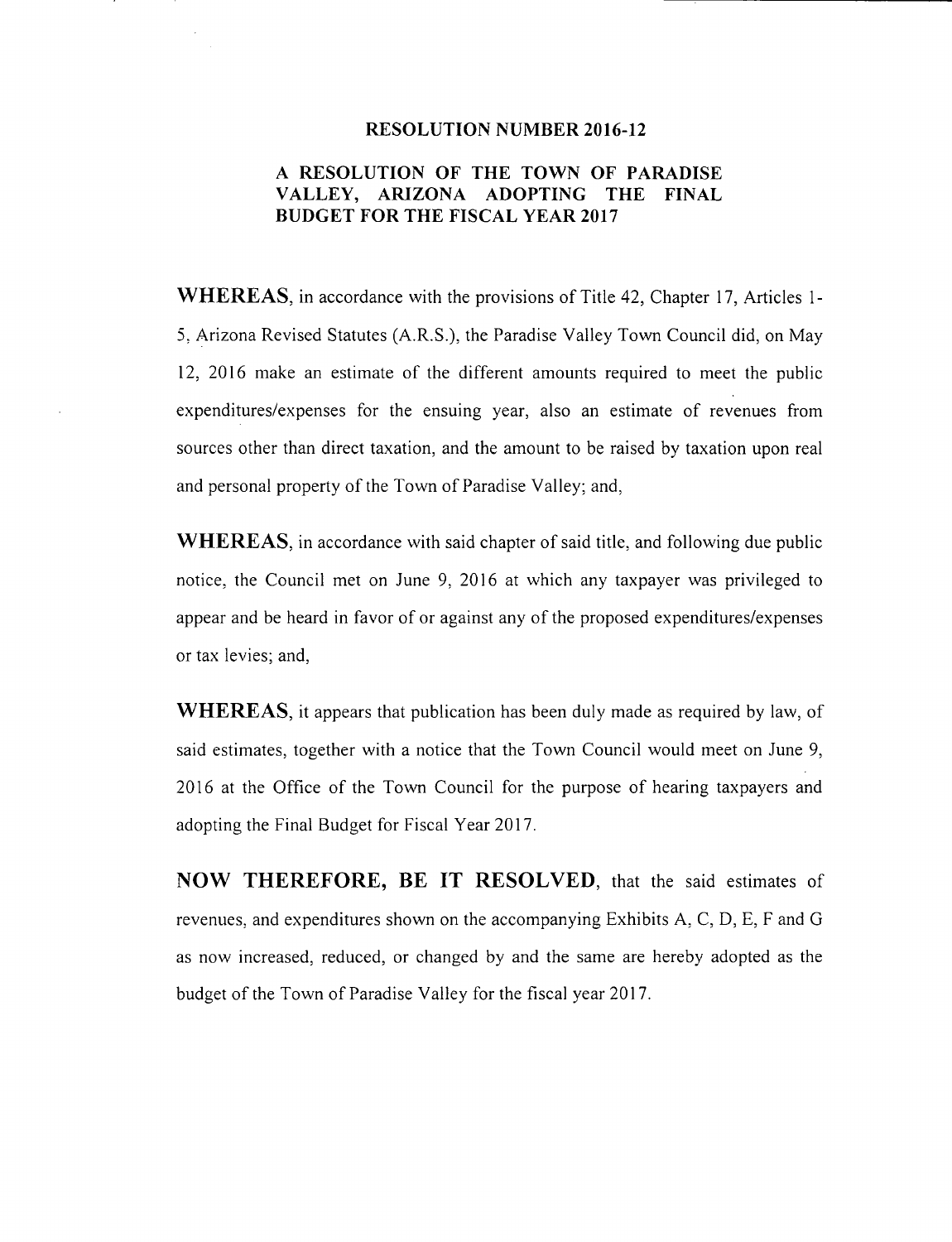**PASSED AND ADOPTED** by the affirmative vote of the Paradise Valley Town

 $\cdot$ 

Council this  $9<sup>th</sup>$  day of June, 2016.

 $\sqrt{v-1}$ 

Michael Collins, Mayor

ATTEST:

Quinceur Willer, Town Clerk

APPROVED AS TO FORM

Andrew M. Miller, Town Attorney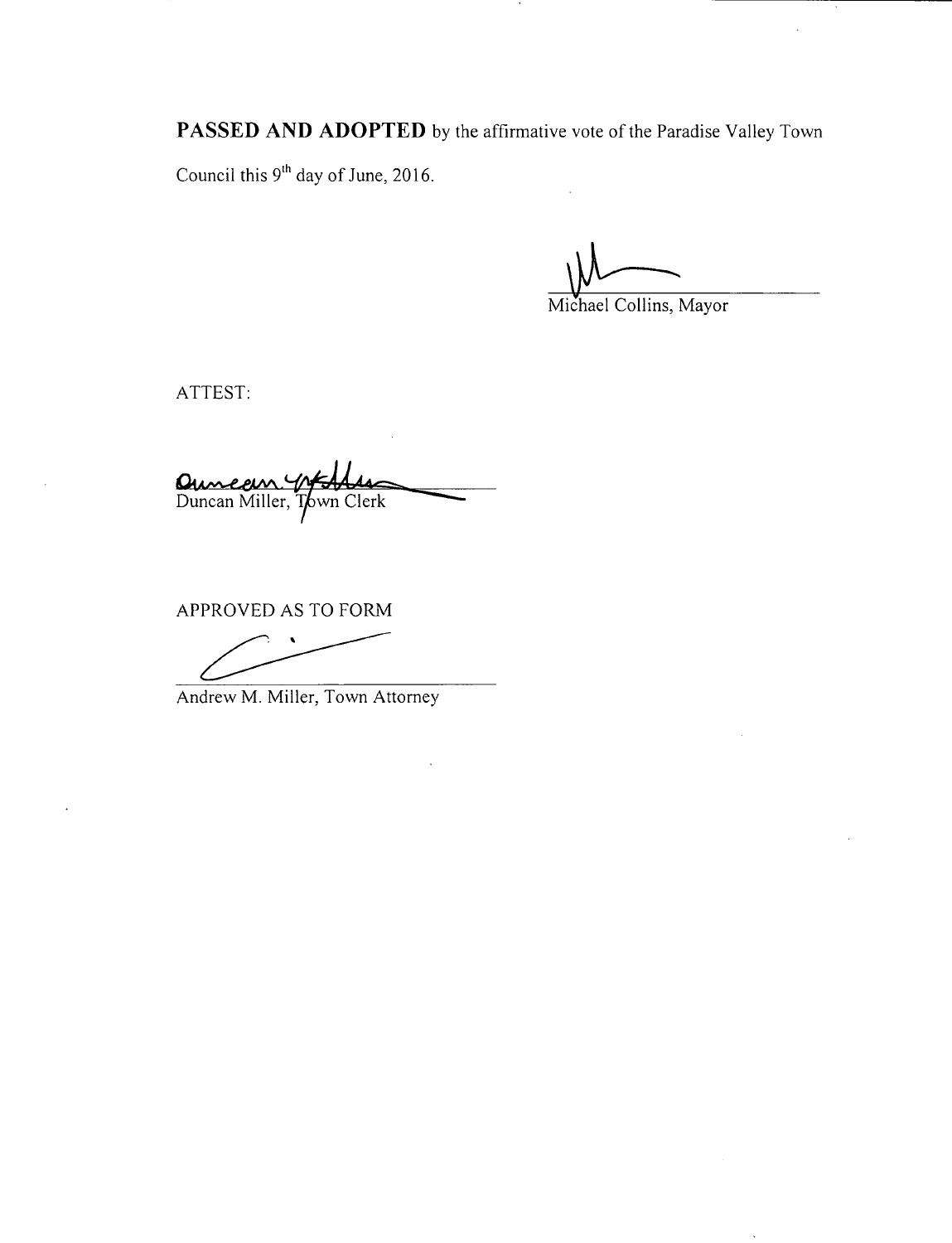**STATE OF ARIZONA** ) :ss. **COUNTY OF MARICOPA** 

## **CERTIFICATION**

I, Duncan Miller, Town Clerk of the Town of Paradise Valley, Arizona hereby certify that the foregoing is a full, true, and correct copy of Resolution Number 2016-12 duly passed and adopted by a majority vote of the Town Council called and held on the 9<sup>th</sup> day of June, 2016. Said Resolution appears in the minutes of said meeting, and the same has not been rescinded or modified and is now in full force and effect.

I further certify that said municipal corporation is duly organized and existing, and has the power to take the action called for by the Resolution.



Duncan Miller, Jown Clerk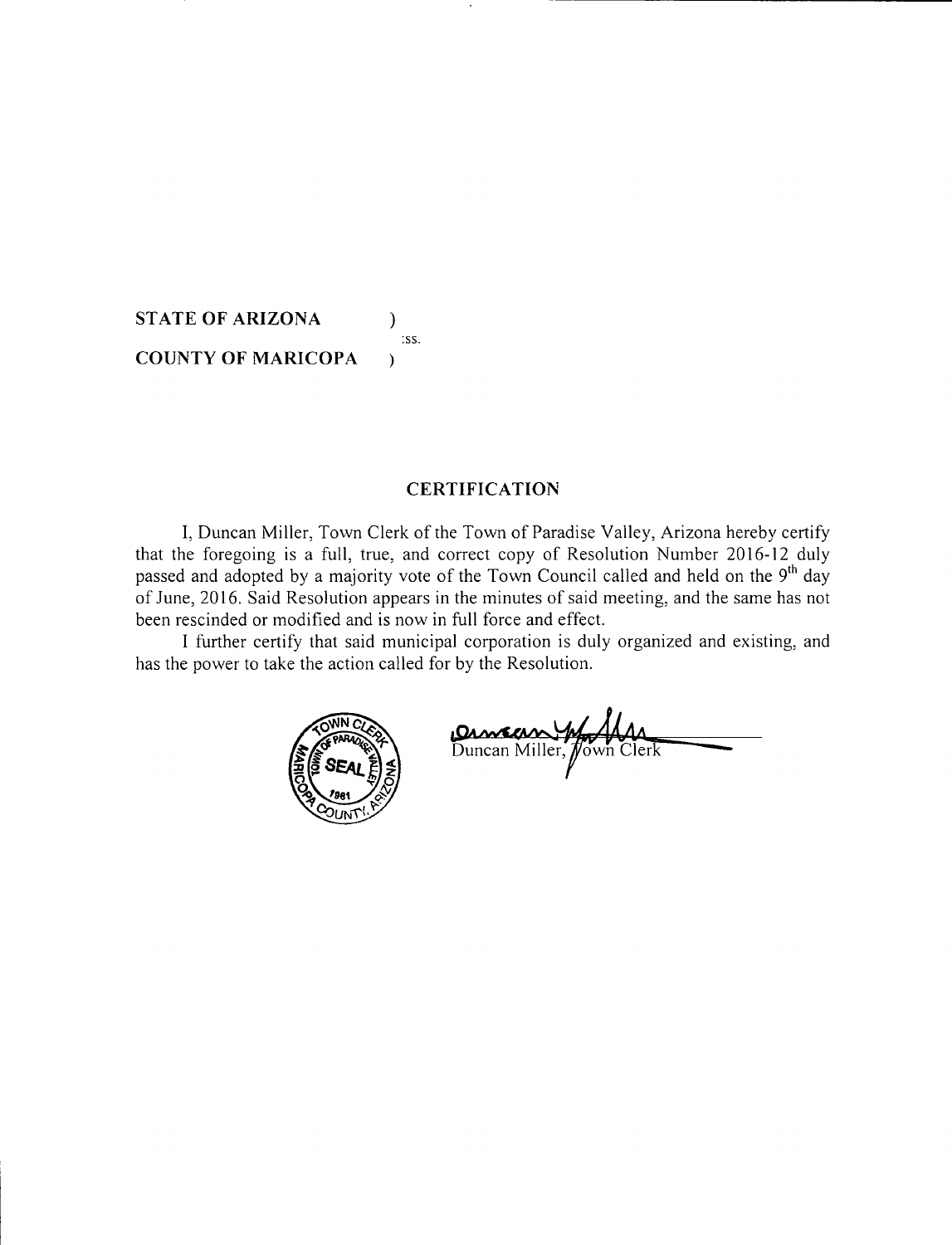#### TOWN OF PARADISE VALLEY Summary Schedule of Estimated Revenues and Expenditures/Expenses Fiscal Year 2017

|                |                                                     | <b>FUNDS</b><br>s |                                        |                                |                          |                                 |                                |                      |                                  |                        |  |  |  |
|----------------|-----------------------------------------------------|-------------------|----------------------------------------|--------------------------------|--------------------------|---------------------------------|--------------------------------|----------------------|----------------------------------|------------------------|--|--|--|
| Fiscal<br>Year |                                                     | c<br>h            | <b>Contract</b><br><b>General Fund</b> | <b>Special Revenue</b><br>Fund | <b>Debt Service Fund</b> | <b>Capital Projects</b><br>Fund | Permanent Fund Funds Available | Enterprise           | <b>Internal Service</b><br>Funds | <b>Total All Funds</b> |  |  |  |
| 2016           | Adopted/Adjusted Budgeted Expenditures/Expenses*    | Е.                | 17,730,850                             | 6,182,587                      | 1,025,534                | 9,830,200                       | $\Omega$                       | 6,069,736            | $\mathbf 0$                      | 40,838,907             |  |  |  |
| 2016           | <b>Actual Expenditures/Expenses**</b>               | E                 | 17,730,850                             | 3,382,587                      | 1,025,534                | 3,000,000                       | $\mathbf 0$                    | 6,019,736            | 0                                | 31,158,707             |  |  |  |
| 2017           | Fund Balance/Net Position at July 1***              |                   | 26,899,365                             | 302,824                        | 2,285,693                | 7,197,729                       | $\mathbf 0$                    | 784,666              | 0                                | 37,470,277             |  |  |  |
| 2017           | <b>Estimated Revenues Other than Property Taxes</b> | c                 | 25,038,416                             | 1,875,139                      | ٥                        | 108,000                         | $\mathbf 0$                    | 5,686,000            | ٥                                | 32,707,555             |  |  |  |
| 2017           | <b>Other Financing Sources</b>                      | D                 | ٥                                      |                                | ٥                        | o                               | 0                              | 650,000              | 0                                | 650,000                |  |  |  |
| 2017           | <b>Other Financing (Uses)</b>                       | D                 | 650,000                                | Ω                              | n                        | $\Omega$                        | 0                              | o                    | 0                                | 650,000                |  |  |  |
| 2017           | Interfund Transfers In                              | D                 | 0                                      | 2,100,000                      | 116,200                  | 3.384,200                       | $\Omega$                       | 505,665              | 0                                | 6,106,065              |  |  |  |
| 2017           | Interfund Transfers (Out)                           | D                 | 5,150,000                              |                                | 0                        | 116,200                         | -0                             | 839,865              | 0                                | 6,106,065              |  |  |  |
| 2017           | <b>Reduction for Amounts Not Available:</b>         |                   |                                        | $\mathbf{r}$                   |                          |                                 | ۰.                             | $\ddot{\phantom{0}}$ |                                  |                        |  |  |  |
| LESS:          | <b>Amounts for Future Debt Retirement:</b>          |                   |                                        |                                |                          |                                 |                                |                      |                                  | ۰                      |  |  |  |
|                |                                                     |                   |                                        |                                |                          |                                 |                                |                      |                                  | 0                      |  |  |  |
|                |                                                     |                   |                                        |                                |                          |                                 |                                |                      |                                  | 0                      |  |  |  |
|                |                                                     |                   |                                        |                                |                          |                                 |                                |                      |                                  | 0                      |  |  |  |
| 2017           | <b>Total Financial Resources Available</b>          |                   | 46 137 781                             | 4,277,963                      | 2,401,893                | 10,573,729                      | $\circ$                        | 6,786,466            | 0                                | 70,177,832             |  |  |  |
|                | 2017 Budgeted Expenditures/Expenses                 | E                 | 19.043,258                             | 3,409,031                      | 1,115,997                | 8,862,069                       | 0                              | 5,780,363            | $\Omega$                         | 38,210,718             |  |  |  |

| <b>EXPENDITURE LIMITATION COMPARISON</b>                         | 2016              | 2017       |  |
|------------------------------------------------------------------|-------------------|------------|--|
| 1. Budgeted expenditures/expenses                                | $31.158.707$   \$ | 38,210,718 |  |
| 2. Add/subtract: estimated net reconciling items                 | 900.153           | 422.010    |  |
| 3. Budgeted expenditures/expenses adjusted for reconciling items | 32,058,860        | 38.632.728 |  |
| 4. Less: estimated exclusions                                    | 7 354 943         | 13.229.407 |  |
| 5. Amount subject to the expenditure limitation                  | $24.703.917$   \$ | 25.403.321 |  |
| 6. EEC expenditure limitation                                    | $24.703.917$ S    | 25.403.321 |  |

**The city/town does not levy property taxes and does not have special assessment districts for which property taxes are levied. Therefore, Schedule B has been omitted.** 

 $\bullet$ **Includes Expenditure/Expense Adjustments Approved in tho current year from Schedule E.** 

 $\bullet\bullet$ **Includes actual amounts as of the date the proposed budget was prepared, adjusted for estimated activity for tho remainder of the fiscal year.** 

 $\cdots$ **Amounts on this line represent Fund Balance/Net Position amounts except for amounts not in spendable form (e.g., prepaids and inventories) or legally or contractually required to be maintained intact (e.g., principal**  of a permanent fund).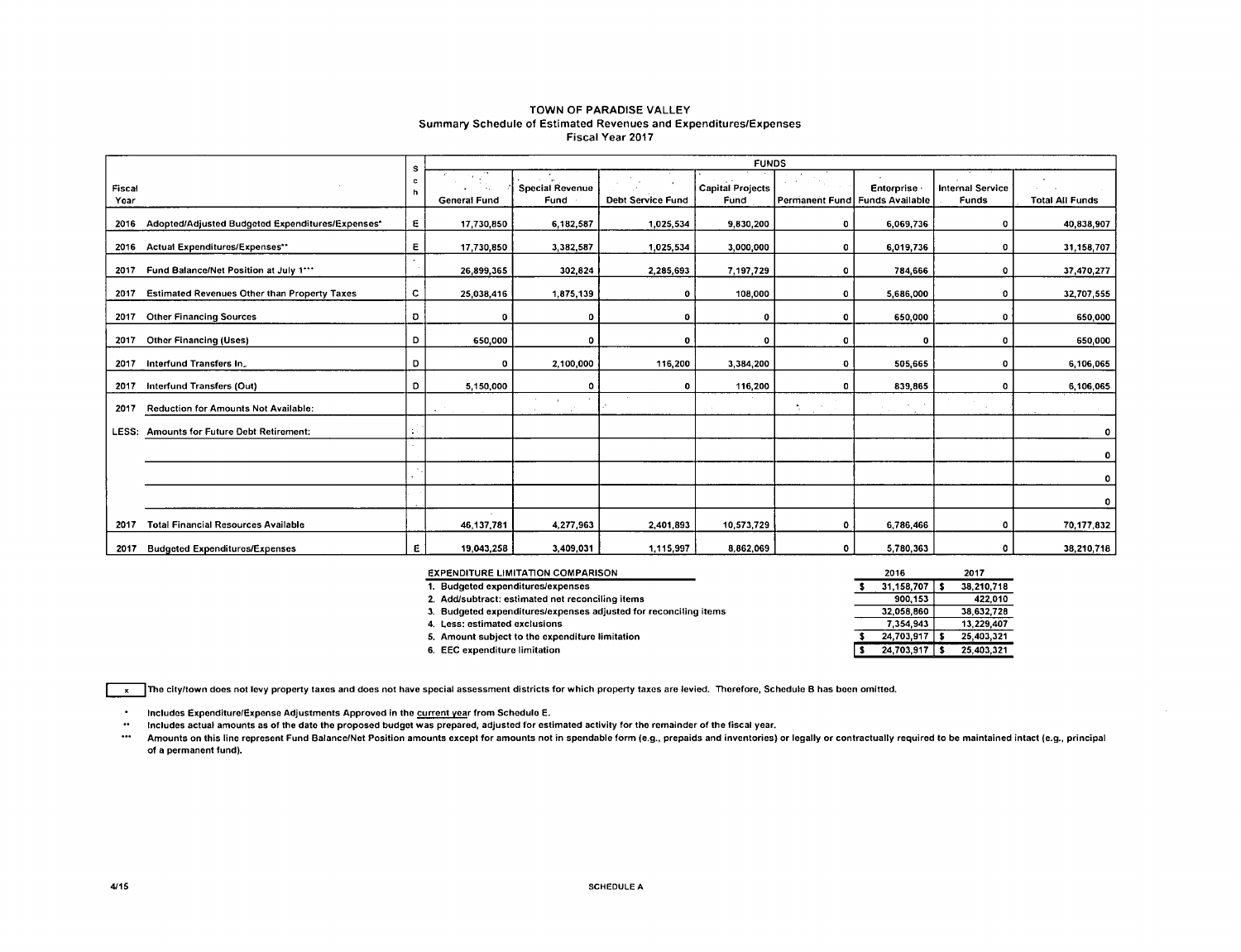| <b>SOURCE OF REVENUES</b>                                |               | <b>ESTIMATED</b><br><b>REVENUES</b><br>2016 | <b>ACTUAL</b><br><b>REVENUES*</b><br>2016 |               | <b>ESTIMATED</b><br><b>REVENUES</b><br>2017 |            |
|----------------------------------------------------------|---------------|---------------------------------------------|-------------------------------------------|---------------|---------------------------------------------|------------|
| <b>GENERAL FUND</b>                                      |               |                                             |                                           |               |                                             |            |
| Local taxes                                              |               |                                             |                                           |               |                                             |            |
| Sales Tax and Audit                                      | $\mathsf{\$}$ | 10,850,000 \$                               |                                           | 11,191,239 \$ |                                             | 11,296,436 |
| Bed Tax                                                  |               | 3,200,000                                   |                                           | 3,118,517     |                                             | 3,147,831  |
| <b>Licenses and permits</b>                              |               |                                             |                                           |               |                                             |            |
| <b>Building Permits</b>                                  |               | 1,454,000                                   |                                           | 1,739,448     |                                             | 1,702,050  |
| Intergovernmental                                        |               |                                             |                                           |               |                                             |            |
| State Urban Revenue Sharing                              |               | 1,543,500                                   |                                           | 1,543,526     |                                             | 1,647,282  |
| State Sales Tax                                          |               | 1,225,000                                   |                                           | 1,228,161     |                                             | 1.239.706  |
| County Auto Lieu Tax                                     |               | 506,700                                     |                                           | 527,697       |                                             | 532,657    |
| <b>Charges for services</b>                              |               |                                             |                                           |               |                                             |            |
| Franchises                                               |               | 1,145,000                                   |                                           | 1,126,174     |                                             | 1,283,103  |
| Licenses                                                 |               |                                             |                                           |               |                                             |            |
| <b>Fines and forfeits</b>                                |               |                                             |                                           |               |                                             |            |
| <b>Court Fines</b>                                       |               | 2,523,800                                   |                                           | 3,385,985     |                                             | 3,347,490  |
| Interest on investments                                  |               |                                             |                                           |               |                                             |            |
| Interest Income                                          |               | 75,000                                      |                                           | 75,000        |                                             | 75,000     |
| In-lieu property taxes                                   |               |                                             |                                           |               |                                             |            |
| <b>Contributions</b>                                     |               |                                             |                                           |               |                                             |            |
| Voluntary contributions                                  |               |                                             |                                           |               |                                             |            |
| <b>Miscellaneous</b>                                     |               |                                             |                                           |               |                                             |            |
| Miscellaneous Revenue<br><b>Indirect Cost Allocation</b> |               | 325,200                                     |                                           | 904,700       |                                             | 766,861    |
| Total General Fund \$                                    |               | 22,848,200                                  | S                                         | 24.840.447    | S                                           | 25.038.416 |

\* Includes actual revenues recognized on the modified accrual or accrual basis as of the date the proposed budget was prepared, plus estimated revenues for the remainder of the fiscal year.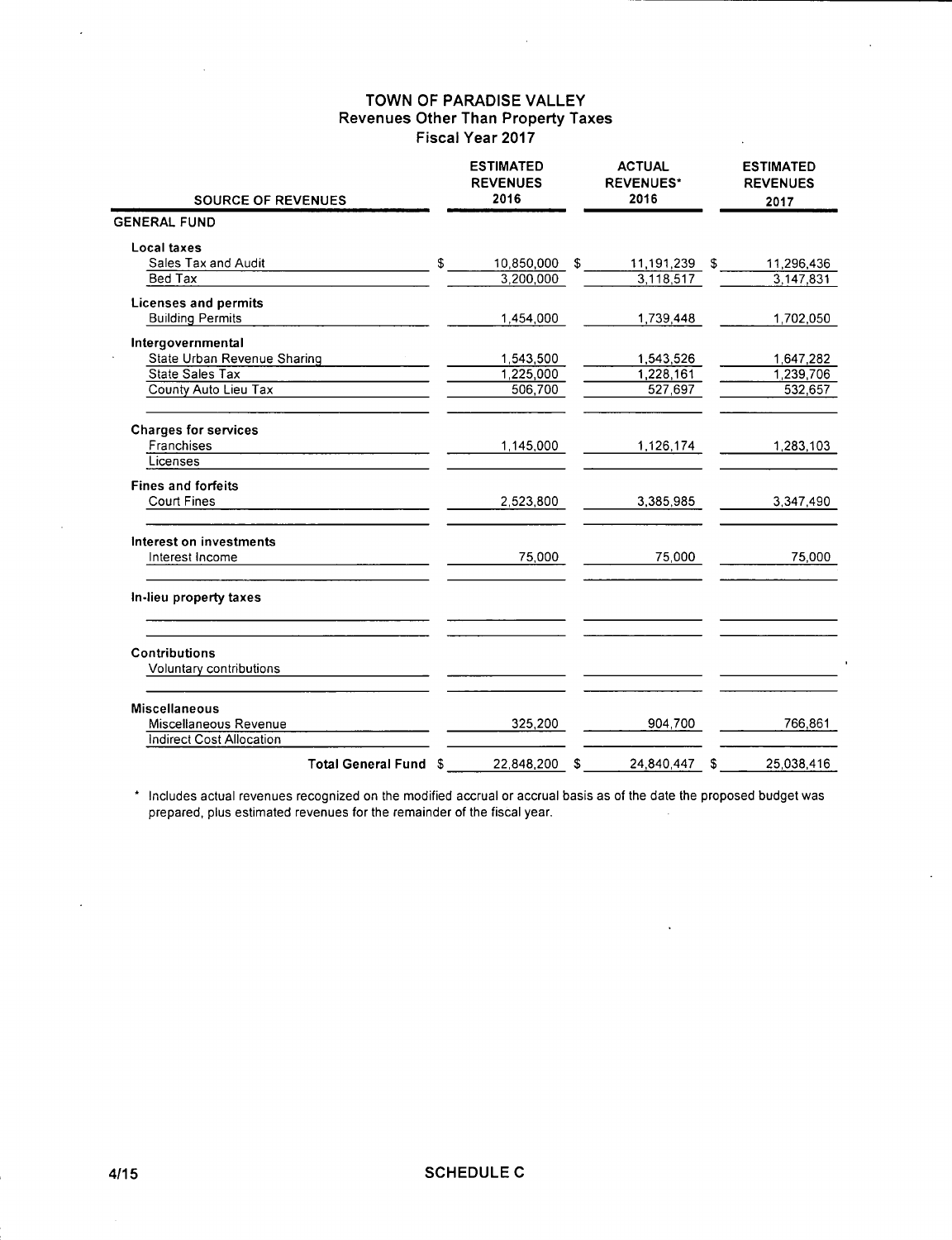| <b>SOURCE OF REVENUES</b>    |              | <b>ESTIMATED</b><br><b>REVENUES</b><br>2016 |    | <b>ACTUAL</b><br><b>REVENUES*</b><br>2016 |     | <b>ESTIMATED</b><br><b>REVENUES</b><br>2017 |
|------------------------------|--------------|---------------------------------------------|----|-------------------------------------------|-----|---------------------------------------------|
| <b>SPECIAL REVENUE FUNDS</b> |              |                                             |    |                                           |     |                                             |
| Highway User Fund            | $\mathbb{S}$ | 800,000                                     | S. | 831,516 \$                                |     | 813,639                                     |
|                              | \$           | 800,000 \$                                  |    | 831,516 \$                                |     | 813,639                                     |
| Donation Fund<br>$\cdot$     | \$           | 15,000                                      | s. | 19,000                                    | s.  | 15,000                                      |
| <b>Grant Fund</b>            | S            | 237,000<br>252,000                          | £. | 40,000<br>59,000                          | S.  | 275,000<br>290,000                          |
| Court Enhancement Fund       | \$           | 380,000                                     |    | 775,000                                   |     | 760,000                                     |
| Court JCEF<br>Court MFTG     |              | 7,000<br>4,500                              |    | 7,000<br>4,500                            |     | 7,000<br>4,500                              |
|                              | \$           | 391,500                                     | \$ | 786,500                                   | -\$ | 771,500                                     |
| Total Special Revenue Funds  | - \$         | 1,443,500                                   | S  | 1,677,016                                 | S   | 1,875,139                                   |

\* Includes actual revenues recognized on the modified accrual or accrual basis as of the date the proposed budget was prepared, plus estimated revenues for the remainder of the fiscal year.

 $\mathcal{L}$ 

 $\sim$ 

 $\label{eq:2} \frac{1}{\sqrt{2}}\int_{-\infty}^{\infty} \frac{1}{\sqrt{2\pi}}\left(\frac{1}{\sqrt{2\pi}}\right)^2\frac{1}{\sqrt{2\pi}}\,d\mu$ 

 $\sim$ 

 $\sim$ 

 $\{T_{\rm eff},T_{\rm eff}\}$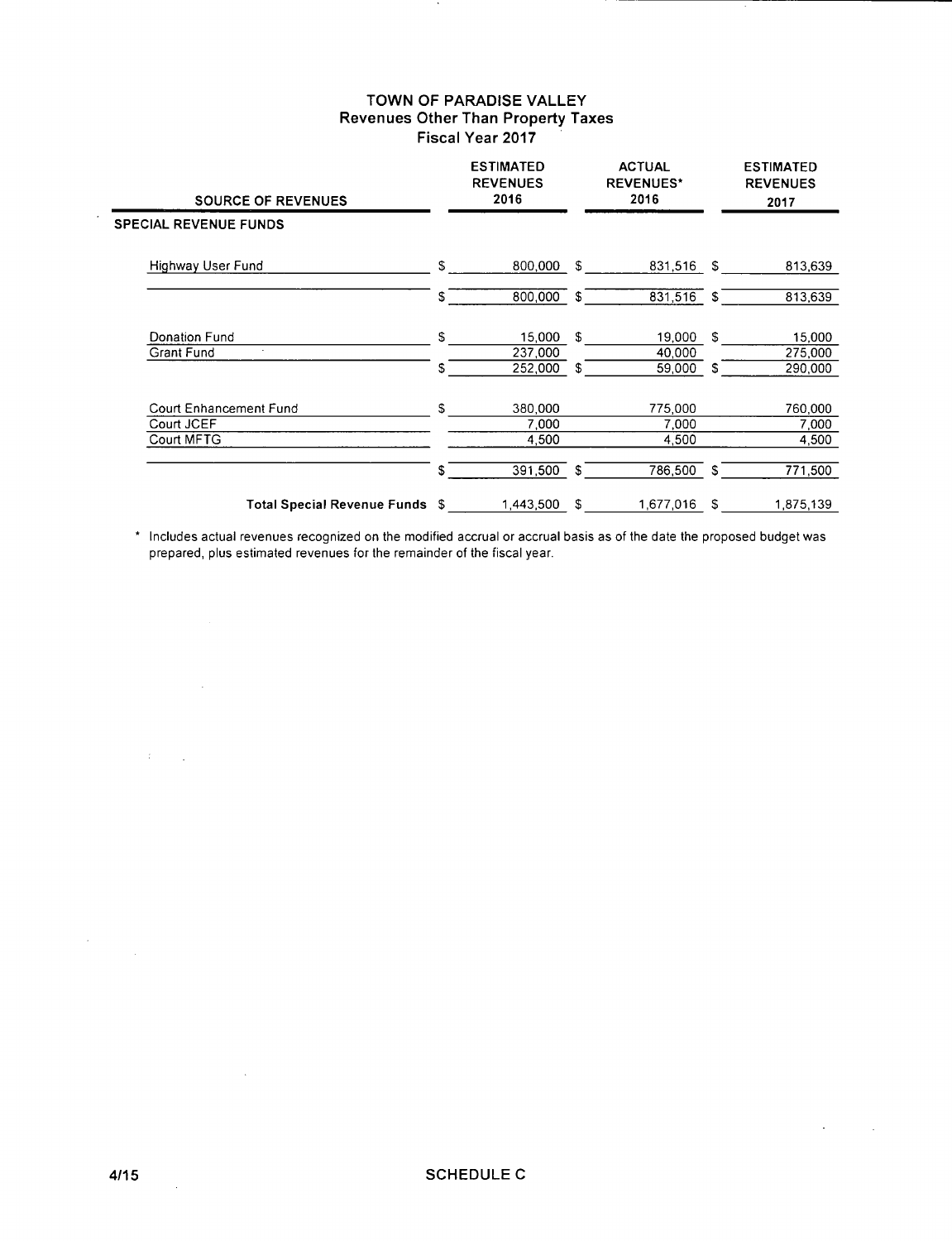$\mathcal{A}^{\pm}$ 

| <b>SOURCE OF REVENUES</b>       | <b>ESTIMATED</b><br><b>REVENUES</b><br>2016 | <b>ACTUAL</b><br><b>REVENUES*</b><br>2016 | <b>ESTIMATED</b><br><b>REVENUES</b><br>2017 |
|---------------------------------|---------------------------------------------|-------------------------------------------|---------------------------------------------|
| <b>DEBT SERVICE FUNDS</b>       |                                             |                                           |                                             |
| Debt Service Fund               | \$                                          | S                                         | S                                           |
| Total Debt Service Funds \$     | S                                           | \$.<br>s.                                 | S.<br>\$                                    |
| <b>CAPITAL PROJECTS FUNDS</b>   | \$                                          | S                                         | \$<br>108,000                               |
| Total Capital Projects Funds \$ | \$                                          | \$.<br>S.                                 | 108,000<br>\$.<br>108,000<br>S              |

\* Includes actual revenues recognized on the modified accrual or accrual basis as of the date the proposed budget was prepared, plus estimated revenues for the remainder of the fiscal year.

 $\Delta \sim$ 

 $\sim 10$ 

 $\sim 10^7$ 

 $\Delta \sim 10^4$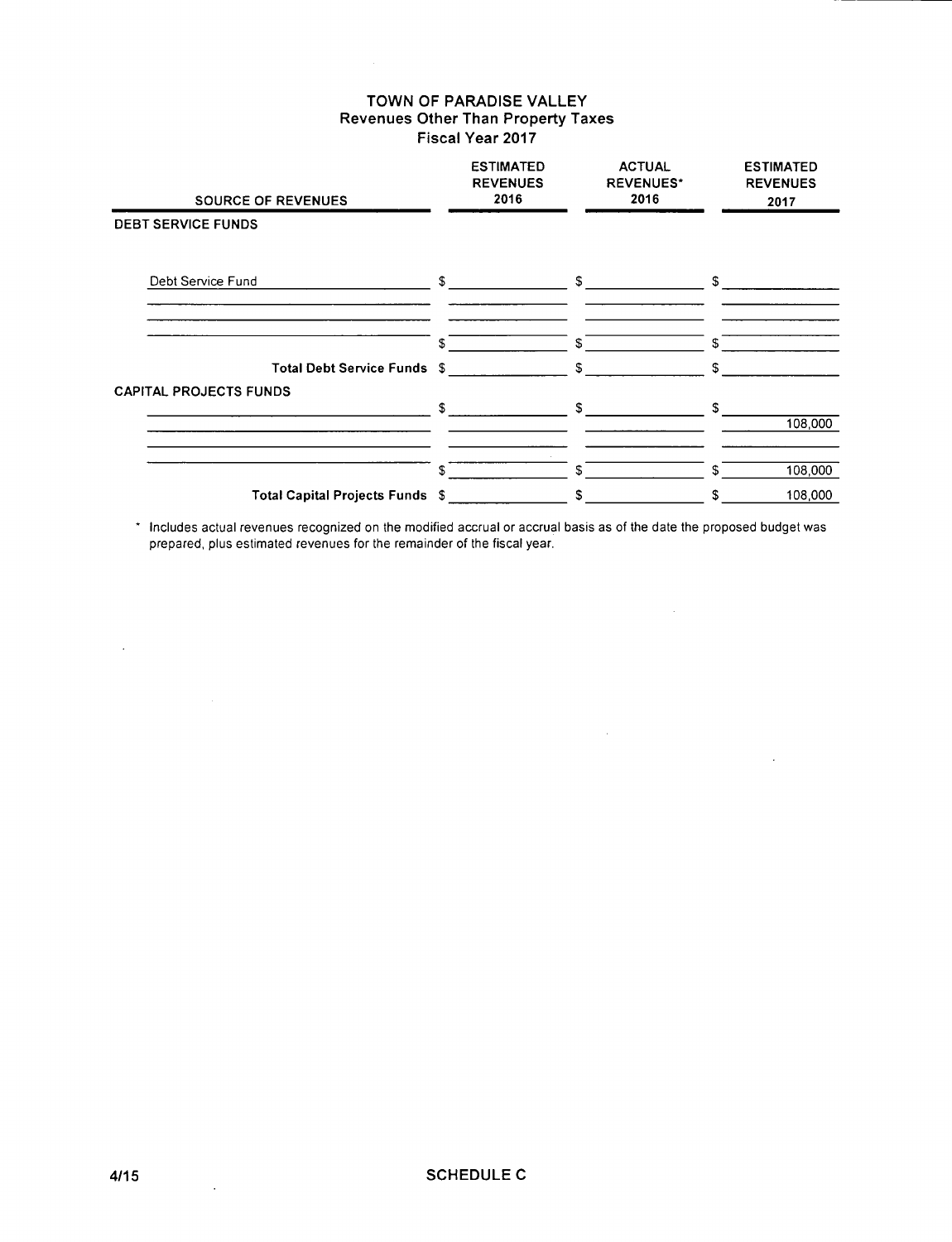| <b>SOURCE OF REVENUES</b>                                                                   |      | <b>ESTIMATED</b><br><b>REVENUES</b><br>2016  |    | <b>ACTUAL</b><br><b>REVENUES*</b><br>2016    |              | <b>ESTIMATED</b><br><b>REVENUES</b><br>2017  |
|---------------------------------------------------------------------------------------------|------|----------------------------------------------|----|----------------------------------------------|--------------|----------------------------------------------|
| <b>PERMANENT FUNDS</b>                                                                      |      |                                              |    |                                              |              |                                              |
|                                                                                             | \$   |                                              | \$ |                                              | \$           |                                              |
|                                                                                             | \$   |                                              | S  |                                              | \$           |                                              |
| <b>Total Permanent Funds</b>                                                                | - \$ |                                              | \$ |                                              | \$           |                                              |
| <b>ENTERPRISE FUNDS</b>                                                                     |      |                                              |    |                                              |              |                                              |
| Alarm Fund<br><b>Wastewater Utility Fund</b><br>Wastewater Impact Fund<br>Fire Service Fund | \$.  | 235,000<br>2.083.400<br>230,000<br>3,091,800 | S  | 200,000<br>3,129,261<br>100,000<br>3,141,800 | $\mathbf{r}$ | 195,000<br>2,275,000<br>100,000<br>3,116,000 |
|                                                                                             | \$   | 5.640.200                                    | -S | 6,571,061                                    | S.           | 5,686,000                                    |
| Total Enterprise Funds \$                                                                   |      | 5,640,200                                    | S  | 6,571,061                                    | \$           | 5,686,000                                    |

\* Includes actual revenues recognized on the modified accrual or accrual basis as of the date the proposed budget was prepared, plus estimated revenues for the remainder of the fiscal year.

 $\sim 10^7$ 

 $\sim$   $\sim$ 

 $\sim 10^{-1}$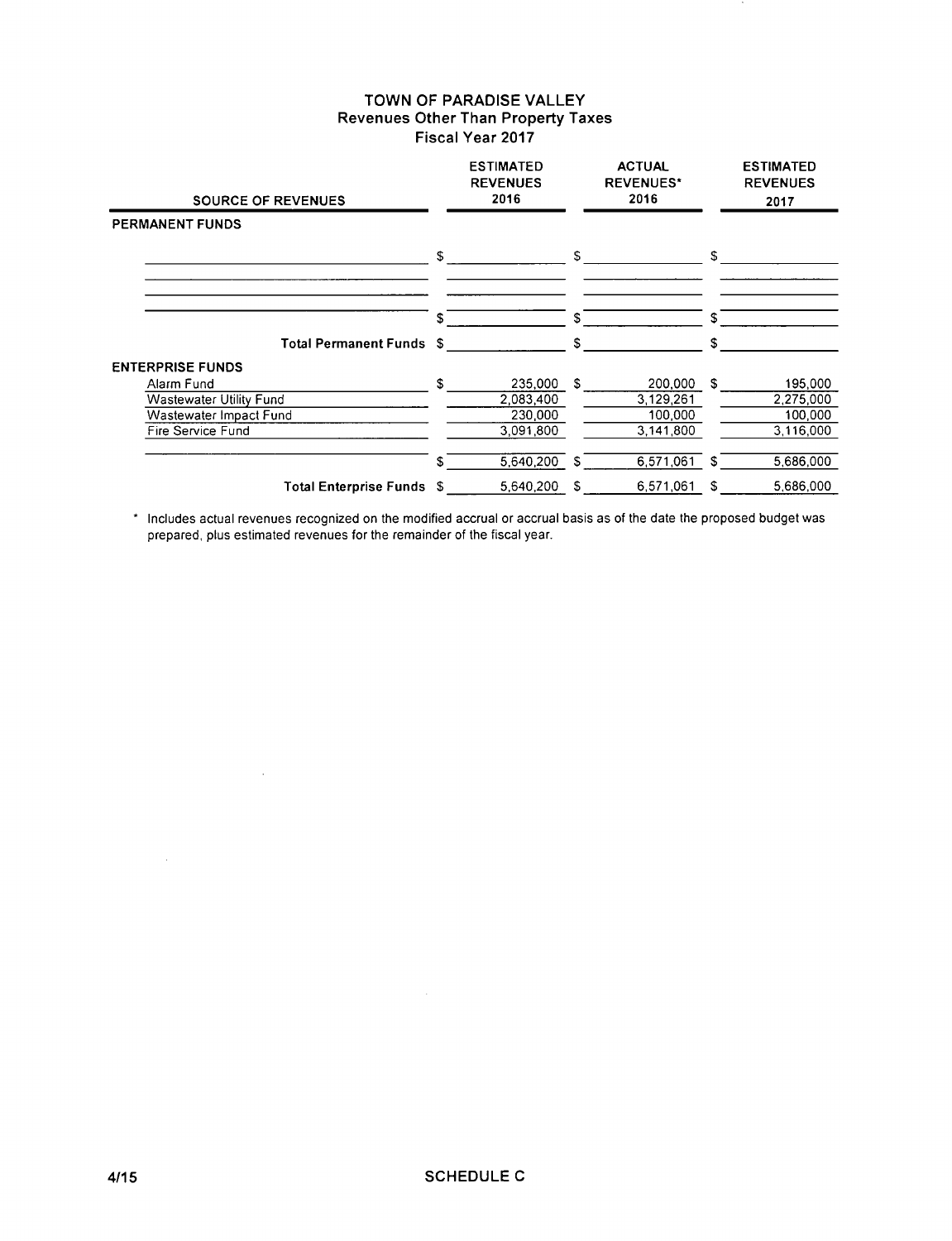| <b>SOURCE OF REVENUES</b>       | <b>ESTIMATED</b><br><b>REVENUES</b><br>2016 |    | <b>ACTUAL</b><br><b>REVENUES*</b><br>2016 |            | <b>ESTIMATED</b><br><b>REVENUES</b><br>2017 |
|---------------------------------|---------------------------------------------|----|-------------------------------------------|------------|---------------------------------------------|
| <b>INTERNAL SERVICE FUNDS</b>   |                                             |    |                                           |            |                                             |
|                                 | \$                                          | S. |                                           | $S^{\sim}$ |                                             |
|                                 |                                             |    |                                           |            |                                             |
|                                 |                                             |    |                                           | \$         |                                             |
| Total Internal Service Funds \$ |                                             | s. |                                           | S.         |                                             |
| <b>TOTAL ALL FUNDS \$</b>       | 29,931,900                                  | \$ | 33,088,524                                | -S         | 32,707,555                                  |

\* Includes actual revenues recognized on the modified accrual or accrual basis as of the date the proposed budget was prepared, plus estimated revenues for the remainder of the fiscal year.

 $\ddot{\phantom{a}}$ 

 $\mathbb{Z}$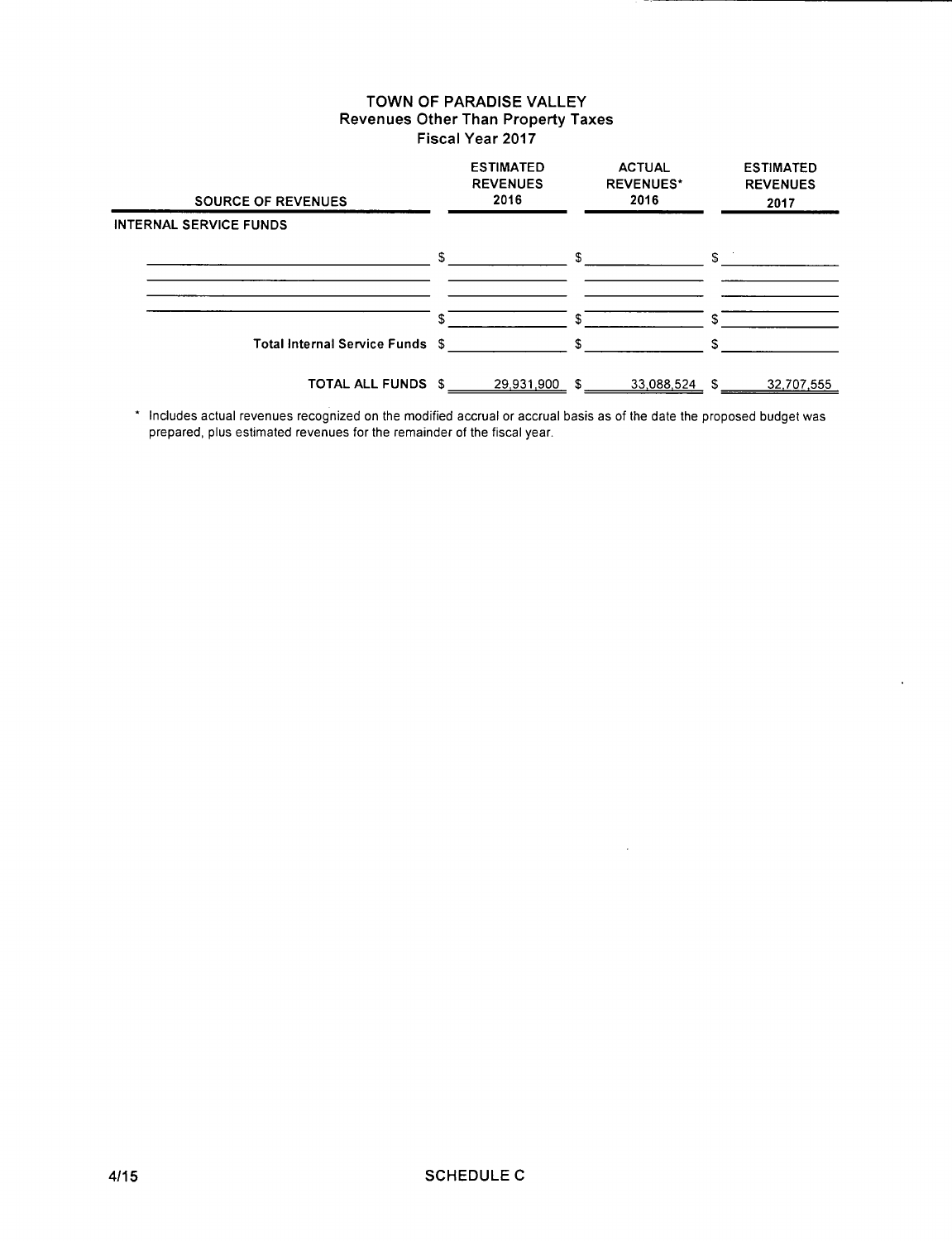# **TOWN OF PARADISE VALLEY Other Financing Sources/<Uses> and lnterfund Transfers Fiscal Year 2017**

|                                                                                                                                                                                                                                | <b>OTHER FINANCING</b>                                                      |                          |               |                  | <b>INTERFUND TRANSFERS</b><br>2017 |                |             |  |  |  |  |
|--------------------------------------------------------------------------------------------------------------------------------------------------------------------------------------------------------------------------------|-----------------------------------------------------------------------------|--------------------------|---------------|------------------|------------------------------------|----------------|-------------|--|--|--|--|
| <b>FUND</b>                                                                                                                                                                                                                    | <b>SOURCES</b>                                                              | 2017                     | <uses></uses> |                  | $\overline{N}$                     |                | <out></out> |  |  |  |  |
|                                                                                                                                                                                                                                |                                                                             |                          |               |                  |                                    |                |             |  |  |  |  |
| <b>GENERAL FUND</b>                                                                                                                                                                                                            |                                                                             |                          |               |                  |                                    |                |             |  |  |  |  |
| <b>CIP</b>                                                                                                                                                                                                                     | $\begin{array}{ccc} \texttt{S} & \texttt{S} & \texttt{S} \end{array}$       |                          |               |                  |                                    | \$             | 3,000,000   |  |  |  |  |
| <b>Expense Reimbursement</b>                                                                                                                                                                                                   |                                                                             |                          |               |                  |                                    |                | 50,000      |  |  |  |  |
| <b>Court Enhancement Fund</b>                                                                                                                                                                                                  |                                                                             |                          |               |                  |                                    |                |             |  |  |  |  |
| <b>Highway User Fund</b>                                                                                                                                                                                                       |                                                                             |                          |               |                  |                                    |                | 2,100,000   |  |  |  |  |
| <b>Wastwater Funds</b>                                                                                                                                                                                                         |                                                                             |                          | 650,000       |                  |                                    |                |             |  |  |  |  |
| Total General Fund \$                                                                                                                                                                                                          |                                                                             | $\overline{\mathcal{S}}$ | 650,000       | $\mathfrak{F}$   |                                    | $\mathsf{s}^-$ | 5,150,000   |  |  |  |  |
| <b>SPECIAL REVENUE FUNDS</b>                                                                                                                                                                                                   |                                                                             |                          |               |                  |                                    |                |             |  |  |  |  |
| Highway User Fund                                                                                                                                                                                                              | $\frac{1}{2}$ \$ $\frac{1}{2}$ \$ $\frac{1}{2}$ \$ $\frac{2,100,000}{2}$ \$ |                          |               |                  |                                    |                |             |  |  |  |  |
| <b>Court Enhancement Fund</b>                                                                                                                                                                                                  |                                                                             |                          |               |                  |                                    |                |             |  |  |  |  |
|                                                                                                                                                                                                                                |                                                                             |                          |               |                  |                                    |                |             |  |  |  |  |
|                                                                                                                                                                                                                                |                                                                             |                          |               |                  |                                    |                |             |  |  |  |  |
| Total Special Revenue Funds \$ 5 5 5 5 5 5 5 5 6 7 7 8 7 7 8 7 7 8 7 7 8 7 8 7 8 7 7 8 7 8 7 8 7 8 7 8 7 8 7 8 7 8 7 8 7 8 7 8 7 8 7 8 7 8 7 8 7 8 7 8 7 8 7 8 7 8 7 8 7 8 7 8 7 8 7 8 7 8 7 8 7 8 7 8 7 8 7 8 7 8 7 8 7 8 7 8 |                                                                             |                          |               | $\sqrt{s}$       | $2,100,000$ \$                     |                |             |  |  |  |  |
| <b>DEBT SERVICE FUNDS</b>                                                                                                                                                                                                      |                                                                             |                          |               |                  |                                    |                |             |  |  |  |  |
| Debt Service CIP                                                                                                                                                                                                               |                                                                             |                          |               |                  | $$ 116,200 $ \$                    |                |             |  |  |  |  |
|                                                                                                                                                                                                                                |                                                                             |                          |               |                  |                                    |                |             |  |  |  |  |
|                                                                                                                                                                                                                                |                                                                             |                          |               |                  |                                    |                |             |  |  |  |  |
|                                                                                                                                                                                                                                |                                                                             |                          |               |                  |                                    |                |             |  |  |  |  |
| Total Debt Service Funds \$                                                                                                                                                                                                    |                                                                             |                          |               | $\mathfrak{s}^-$ | $116,200$ \$                       |                |             |  |  |  |  |
| <b>CAPITAL PROJECTS FUNDS</b>                                                                                                                                                                                                  |                                                                             |                          |               |                  |                                    |                |             |  |  |  |  |
|                                                                                                                                                                                                                                |                                                                             |                          |               | S.               |                                    |                |             |  |  |  |  |
| General Fund                                                                                                                                                                                                                   |                                                                             |                          |               |                  | 3,000,000                          |                |             |  |  |  |  |
| Debt Service Payment                                                                                                                                                                                                           |                                                                             |                          |               |                  |                                    |                | 116,200     |  |  |  |  |
| Sewer Projects                                                                                                                                                                                                                 |                                                                             |                          |               |                  | 384,200                            |                |             |  |  |  |  |
|                                                                                                                                                                                                                                |                                                                             |                          |               |                  |                                    |                |             |  |  |  |  |
| Total Capital Projects Funds \$                                                                                                                                                                                                |                                                                             |                          |               | $\mathfrak{s}^-$ | 3,384,200                          | \$             | 116,200     |  |  |  |  |
|                                                                                                                                                                                                                                |                                                                             |                          |               |                  |                                    |                |             |  |  |  |  |
| PERMANENT FUNDS                                                                                                                                                                                                                |                                                                             |                          |               |                  |                                    |                |             |  |  |  |  |
|                                                                                                                                                                                                                                |                                                                             |                          |               |                  | $\frac{1}{\sqrt{2}}$               |                | $\sim$      |  |  |  |  |
|                                                                                                                                                                                                                                |                                                                             |                          |               |                  |                                    |                |             |  |  |  |  |
|                                                                                                                                                                                                                                |                                                                             |                          |               |                  |                                    |                |             |  |  |  |  |
| <b>Total Permanent Funds \$</b>                                                                                                                                                                                                |                                                                             | \$                       |               | \$               |                                    | \$             |             |  |  |  |  |
| <b>ENTERPRISE FUNDS</b>                                                                                                                                                                                                        |                                                                             |                          |               |                  |                                    |                |             |  |  |  |  |
|                                                                                                                                                                                                                                |                                                                             |                          |               |                  |                                    |                |             |  |  |  |  |
| Alarm Service Fund                                                                                                                                                                                                             | \$                                                                          |                          | $S$ and $S$   | \$               |                                    | \$             |             |  |  |  |  |
| Fire Service Fund                                                                                                                                                                                                              |                                                                             |                          |               |                  | 50,000                             |                |             |  |  |  |  |
| Wastewater Operating Fund                                                                                                                                                                                                      | 650,000                                                                     |                          |               |                  | 455,665                            |                | 384,200     |  |  |  |  |
| Wastewater Impact Fee Fund                                                                                                                                                                                                     |                                                                             |                          |               |                  |                                    |                | 455,665     |  |  |  |  |
| Total Enterprise Funds \$                                                                                                                                                                                                      | $650,000$ \$                                                                |                          |               | S.               | 505,665                            | S.             | 839,865     |  |  |  |  |
| <b>INTERNAL SERVICE FUNDS</b>                                                                                                                                                                                                  |                                                                             |                          |               |                  |                                    |                |             |  |  |  |  |
|                                                                                                                                                                                                                                | $\sim$                                                                      |                          | $\sim$        |                  | $\frac{1}{\sqrt{2}}$               | $\mathbb{S}$   |             |  |  |  |  |
|                                                                                                                                                                                                                                |                                                                             |                          |               |                  |                                    |                |             |  |  |  |  |
|                                                                                                                                                                                                                                |                                                                             |                          |               |                  |                                    |                |             |  |  |  |  |
| Total Internal Service Funds \$                                                                                                                                                                                                |                                                                             |                          |               |                  |                                    |                |             |  |  |  |  |
|                                                                                                                                                                                                                                |                                                                             |                          |               |                  |                                    |                |             |  |  |  |  |
| TOTAL ALL FUNDS \$                                                                                                                                                                                                             | 650,000                                                                     | S.                       | 650,000       | S.               | 6,106,065                          | S.             | 6,106,065   |  |  |  |  |
| 4/15                                                                                                                                                                                                                           | <b>SCHEDULE D</b>                                                           |                          |               |                  |                                    |                |             |  |  |  |  |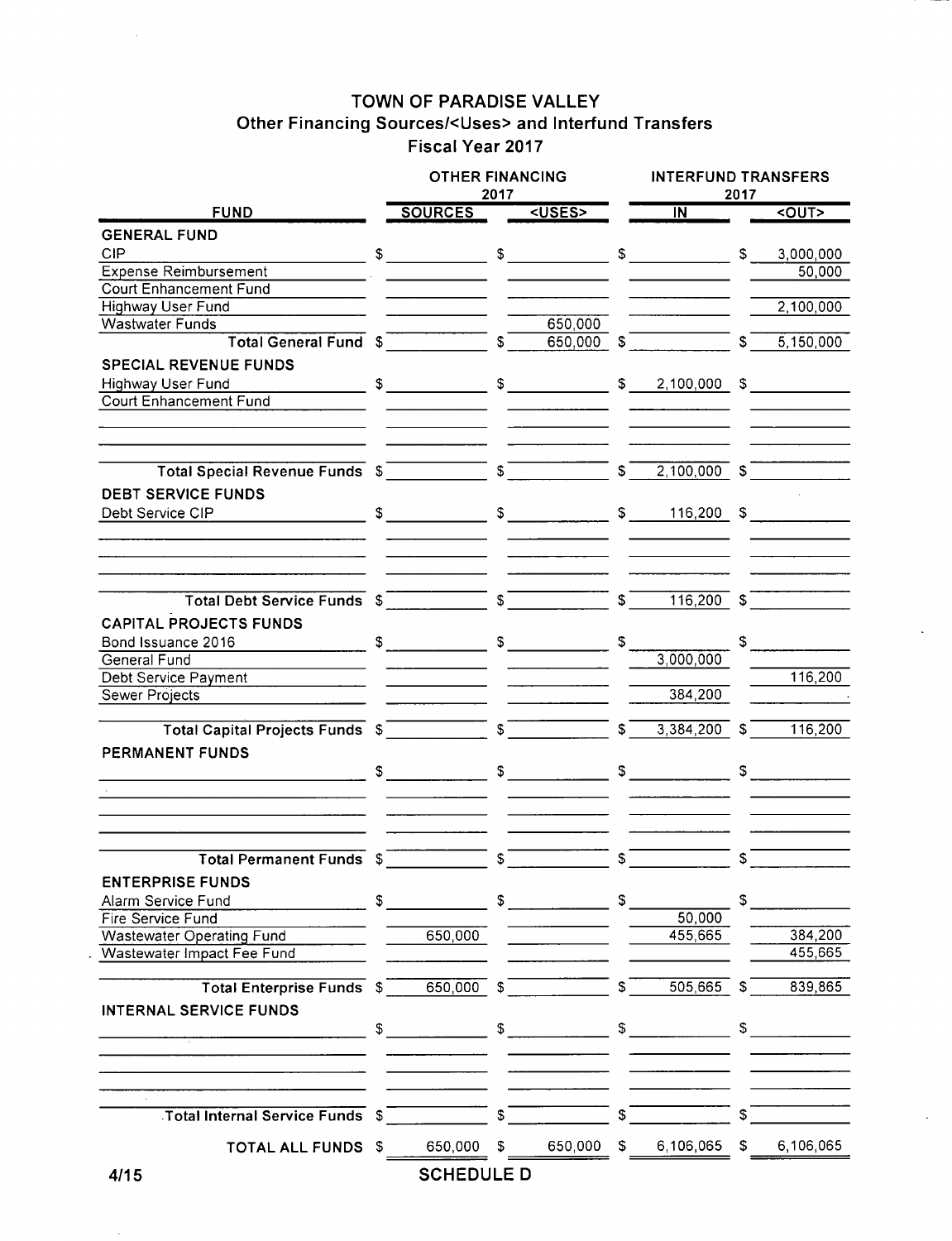### **TOWN OF PARADISE VALLEY Expenditures/Expenses by Fund Fiscal Year 2017**

| <b>FUND/DEPARTMENT</b>              |            | <b>ADOPTED</b><br><b>BUDGETED</b><br><b>EXPENDITURES/</b><br><b>EXPENSES</b><br>2016 |                           | <b>EXPENDITURE/</b><br><b>EXPENSE</b><br><b>ADJUSTMENTS</b><br><b>APPROVED</b><br>2016 |                               | <b>ACTUAL</b><br><b>EXPENDITURES/</b><br><b>EXPENSES*</b><br>2016 |                           | <b>BUDGETED</b><br><b>EXPENDITURES/</b><br><b>EXPENSES</b><br>2017 |
|-------------------------------------|------------|--------------------------------------------------------------------------------------|---------------------------|----------------------------------------------------------------------------------------|-------------------------------|-------------------------------------------------------------------|---------------------------|--------------------------------------------------------------------|
| <b>GENERAL FUND</b>                 |            |                                                                                      |                           |                                                                                        |                               |                                                                   |                           |                                                                    |
| Mayor and Council                   | S.         | 145,510                                                                              | \$                        |                                                                                        | \$                            | 145,510                                                           | \$                        | 157,200                                                            |
| <b>Tourism and Promotion</b>        |            | 1,230,626                                                                            | \$                        |                                                                                        | \$                            | 1,230,626                                                         | \$                        | 1,351,037                                                          |
| Town Manager                        |            | 812,638                                                                              | \$                        | (90, 433)                                                                              | \$                            | 722,206                                                           | \$                        | 805,430                                                            |
| <b>Town Attorney</b>                |            | 592,374                                                                              | \$                        | (35, 452)                                                                              | $\overline{\mathfrak{s}}$     | 556,922                                                           | $\overline{\mathfrak{s}}$ | 555,679                                                            |
| Department of Administration        |            | 2,094,433                                                                            | \$                        | (66, 440)                                                                              | $\overline{\mathfrak{s}}$     | 2,027,993                                                         | $\overline{\mathfrak{s}}$ | 2,039,381                                                          |
| <b>Community Development</b>        |            | 1,254,755                                                                            | \$                        | (47, 721)                                                                              | \$                            | 1,207,034                                                         | \$                        | 1,291,590                                                          |
| Municipal Court                     |            | 620,191                                                                              |                           | 8,081                                                                                  |                               | 628,272                                                           |                           | 705,290                                                            |
| Public Works                        |            | 1,477,447                                                                            |                           | (36, 764)                                                                              |                               | 1,440,683                                                         |                           | 1,353,931                                                          |
| Police                              |            | 8,992,000                                                                            | $\overline{\mathsf{s}}$   | 111,218                                                                                | \$                            | 9,103,218                                                         | $\overline{\mathcal{S}}$  | 9,186,520                                                          |
| Payroll Merit Allowance             |            | 330,000                                                                              |                           | (322, 300)                                                                             |                               | 7,700                                                             |                           | 375,000                                                            |
| Contingency                         |            |                                                                                      |                           |                                                                                        |                               |                                                                   |                           |                                                                    |
| <b>Emergency Contingency</b>        |            |                                                                                      |                           |                                                                                        |                               |                                                                   |                           | 950,000                                                            |
| <b>Operating Contingency</b>        |            | 200,000                                                                              | \$                        | 460,687                                                                                | \$                            | 660,687                                                           | \$                        | 272,200                                                            |
| <b>Total General Fund</b>           | S          | 17,749,974                                                                           | S                         | (19, 124)                                                                              | $\overline{\mathcal{S}}$      | 17,730,850                                                        | S                         | 19,043,258                                                         |
| <b>SPECIAL REVENUE FUNDS</b>        |            |                                                                                      |                           |                                                                                        |                               |                                                                   |                           |                                                                    |
| Highway User Revenue                | \$         | 2,870,275                                                                            |                           | 19,124                                                                                 |                               | 2,889,399                                                         |                           | 2,914,593                                                          |
| Donations                           |            | 15,000                                                                               |                           |                                                                                        |                               | 15,000                                                            |                           | 15,000                                                             |
| Grants                              |            | 237,000                                                                              |                           |                                                                                        |                               | 237,000                                                           |                           | 275,000                                                            |
| Court Enhancement                   |            | 238,688                                                                              |                           |                                                                                        |                               | 238,688                                                           |                           | 201,938                                                            |
| <b>JCEF</b>                         |            | 2,500                                                                                |                           |                                                                                        |                               | 2,500                                                             |                           | 2,500                                                              |
| Municipal Fill the Gap              |            |                                                                                      |                           |                                                                                        |                               |                                                                   |                           |                                                                    |
| <b>Emergency Contingency</b>        |            | 2,400,000                                                                            |                           | 400,000                                                                                |                               |                                                                   |                           |                                                                    |
| Total Special Revenue Funds \$      |            | 5,763,463                                                                            | $\overline{\mathfrak{s}}$ | $419,124$ \$                                                                           |                               | $3,382,587$ \$                                                    |                           | 3,409,031                                                          |
| <b>DEBT SERVICE FUNDS</b>           |            |                                                                                      |                           |                                                                                        |                               |                                                                   |                           |                                                                    |
| Debt Service Fund                   | \$         | 1,425,534                                                                            |                           | (400,000)                                                                              |                               | 1,025,534                                                         |                           | 1,115,997                                                          |
|                                     |            |                                                                                      |                           |                                                                                        |                               |                                                                   |                           |                                                                    |
| Total Debt Service Funds            | $\sqrt{2}$ | 1,425,534                                                                            | \$                        | (400,000)                                                                              | $\mathfrak{S}$                | 1,025,534                                                         | $\overline{\mathcal{S}}$  | 1,115,997                                                          |
| <b>CAPITAL PROJECTS FUNDS</b>       |            |                                                                                      |                           |                                                                                        |                               |                                                                   |                           |                                                                    |
| Capital Improvement Fund            | \$         |                                                                                      |                           |                                                                                        |                               |                                                                   |                           |                                                                    |
| <b>Total Capital Projects Funds</b> | \$         | 9,830,200<br>9,830,200                                                               | \$<br>\$                  |                                                                                        | \$<br>$\overline{\mathbf{s}}$ | 3,000,000<br>3,000,000                                            | \$<br>\$                  | 8,862,069<br>8,862,069                                             |
|                                     |            |                                                                                      |                           |                                                                                        |                               |                                                                   |                           |                                                                    |
| PERMANENT FUNDS                     |            |                                                                                      |                           |                                                                                        |                               |                                                                   |                           |                                                                    |
|                                     | \$         |                                                                                      | \$                        |                                                                                        | $\frac{1}{2}$                 |                                                                   | \$<br>\$                  |                                                                    |
| <b>Total Permanent Funds</b>        | \$         |                                                                                      |                           |                                                                                        |                               |                                                                   |                           |                                                                    |
| <b>ENTERPRISE FUNDS</b>             |            |                                                                                      |                           |                                                                                        |                               |                                                                   |                           |                                                                    |
| Alarm Service Fund                  | \$         | 107,200                                                                              | \$                        |                                                                                        | \$                            | 107,200                                                           | \$                        | 413,500                                                            |
| Fire Service Fund                   |            | 2,993,934                                                                            |                           |                                                                                        |                               | 2,993,934                                                         |                           | 2,900,154                                                          |
| Wastewater Fund                     |            | 2,918,602                                                                            |                           |                                                                                        |                               | 2,918,602                                                         |                           | 2,416,709                                                          |
| Impact Fee Fund                     |            | 50,000                                                                               |                           |                                                                                        |                               |                                                                   |                           | 50,000                                                             |
| <b>Total Enterprise Funds</b>       | - \$       | 6,069,736                                                                            | \$                        |                                                                                        | \$                            | 6,019,736                                                         | \$                        | 5,780,363                                                          |
| <b>INTERNAL SERVICE FUNDS</b>       |            |                                                                                      |                           |                                                                                        |                               |                                                                   |                           |                                                                    |
|                                     | \$         |                                                                                      | \$                        |                                                                                        | \$                            |                                                                   | \$                        |                                                                    |
| <b>Total Internal Service Funds</b> | \$         |                                                                                      |                           |                                                                                        | \$                            |                                                                   | \$                        |                                                                    |
| TOTAL ALL FUNDS \$                  |            | 40,838,907                                                                           | \$                        | $\mathsf{O}$                                                                           | \$                            | 31,158,707                                                        | \$                        | 38,210,718                                                         |
|                                     |            |                                                                                      |                           |                                                                                        |                               |                                                                   |                           |                                                                    |

\* Includes actual-expenditures/expenses recognized on the modified accrual or accrual basis as of the date the proposed budget was prepared, plus estimated expenditures/expenses for the remainder of the fiscal year.

 $\mathcal{A}$ 

 $\sim$ 

 $\hat{\boldsymbol{\gamma}}$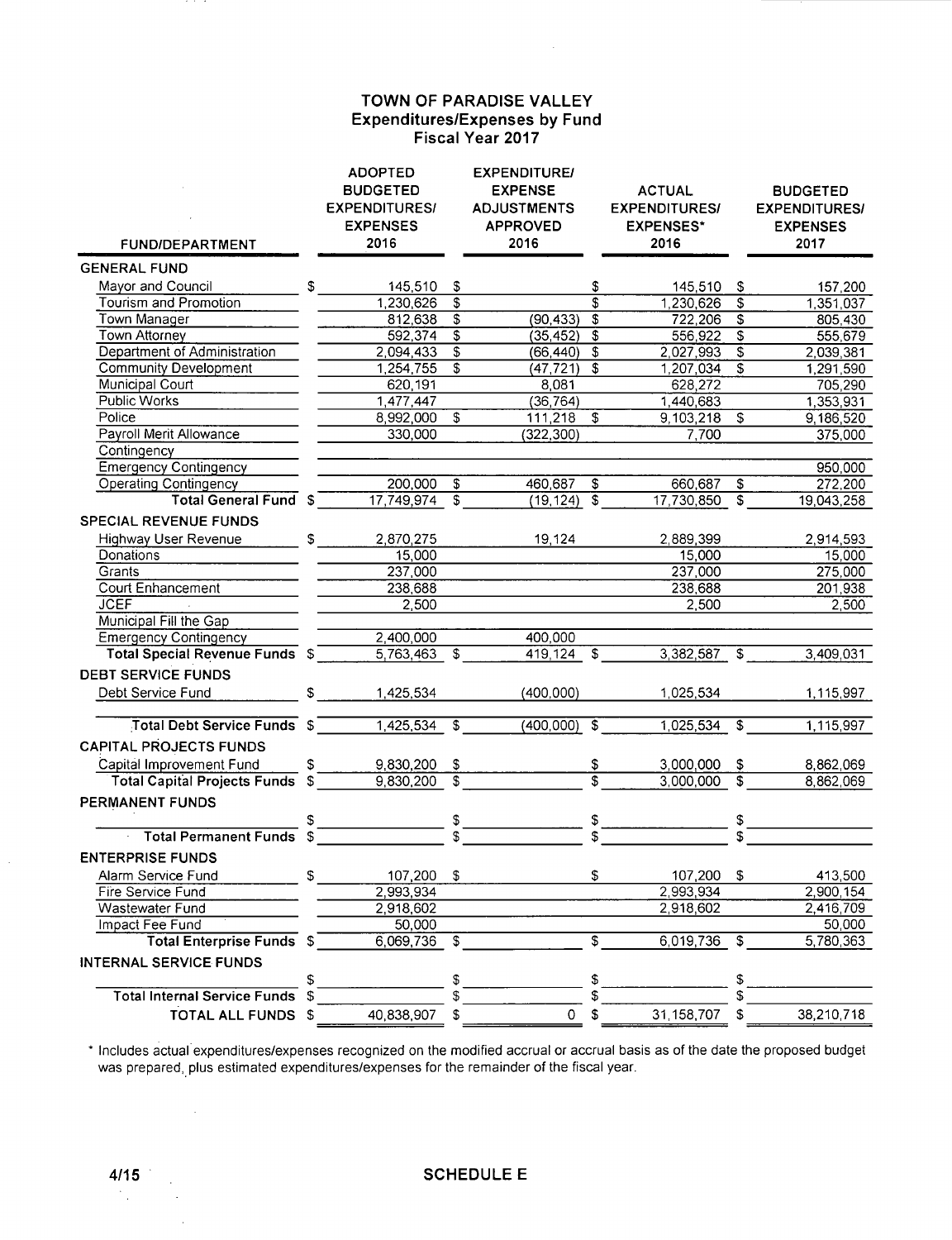#### **TOWN OF PARADISE VALLEY Expenditures/Expenses by Department Fiscal Year 2017**  ADOPTED **EXPENDITURE/**

|                                                                                                                                                                                                                                     |    | <b>ADOPTED</b><br><b>BUDGETED</b><br><b>EXPENDITURES/</b><br><b>EXPENSES</b> |    | <b>EXPENDITURE/</b><br><b>EXPENSE</b><br><b>ADJUSTMENTS</b><br><b>APPROVED</b> |     | <b>ACTUAL</b><br><b>EXPENDITURES/</b><br><b>EXPENSES*</b> |    | <b>BUDGETED</b><br><b>EXPENDITURES/</b><br><b>EXPENSES</b> |
|-------------------------------------------------------------------------------------------------------------------------------------------------------------------------------------------------------------------------------------|----|------------------------------------------------------------------------------|----|--------------------------------------------------------------------------------|-----|-----------------------------------------------------------|----|------------------------------------------------------------|
| <b>DEPARTMENT/FUND</b>                                                                                                                                                                                                              |    | 2016                                                                         |    | 2016                                                                           |     | 2016                                                      |    | 2017                                                       |
| Mayor/Council                                                                                                                                                                                                                       |    |                                                                              |    |                                                                                |     |                                                           |    |                                                            |
| General Fund                                                                                                                                                                                                                        |    |                                                                              |    |                                                                                |     | $145,510$ \$<br>$145.510$ \$                              |    | 157,200<br>157,200                                         |
|                                                                                                                                                                                                                                     |    |                                                                              |    |                                                                                |     |                                                           |    |                                                            |
| Tourism and Promotion                                                                                                                                                                                                               |    | $s$ $\qquad$                                                                 |    |                                                                                |     |                                                           |    |                                                            |
| General Fund<br>Department Total \$                                                                                                                                                                                                 |    | 1,230,626<br>1,230,626                                                       |    | $\frac{1}{\sqrt{1-\frac{1}{s}}}\sqrt{1-\frac{1}{s}}$                           |     | 1,230,626<br>1.230,626                                    |    | 1,351,037<br>1,351,037                                     |
|                                                                                                                                                                                                                                     |    |                                                                              |    |                                                                                |     |                                                           |    |                                                            |
|                                                                                                                                                                                                                                     |    |                                                                              | s  |                                                                                |     | $5 -$                                                     |    |                                                            |
|                                                                                                                                                                                                                                     |    |                                                                              |    | (90, 433)                                                                      |     | 722,206                                                   |    | 805,430                                                    |
| Department Total \$                                                                                                                                                                                                                 |    | $812,638$ \$                                                                 |    | $(90, 433)$ \$                                                                 |     | $722,206$ \$                                              |    | 805,430                                                    |
| Town Attorney 5                                                                                                                                                                                                                     |    |                                                                              |    |                                                                                |     |                                                           | s  |                                                            |
| General Fund                                                                                                                                                                                                                        |    | 592,374                                                                      |    | (35, 452)                                                                      |     | 556,922                                                   |    | 555.679                                                    |
| Department Total \$                                                                                                                                                                                                                 |    | 592.374                                                                      | \$ | $(35, 452)$ \$                                                                 |     | 556,922                                                   | \$ | 555.679                                                    |
| Department of Administration \$                                                                                                                                                                                                     |    |                                                                              | \$ |                                                                                |     | $s_{-}$                                                   | \$ |                                                            |
| General Fund                                                                                                                                                                                                                        |    | $\frac{1}{2,094,433}$                                                        |    | (66, 440)                                                                      |     | 2,027,993                                                 |    | 2,039,381                                                  |
| Department Total \$                                                                                                                                                                                                                 |    | 2,094,433                                                                    |    | (66, 440)                                                                      |     | 2,027,993                                                 |    | 2,039,381                                                  |
|                                                                                                                                                                                                                                     |    |                                                                              |    |                                                                                |     |                                                           |    |                                                            |
| <b>Community Development S</b><br>General Fund                                                                                                                                                                                      |    | 1,254,755                                                                    | s  | (47, 721)                                                                      |     | s.<br>1,207,034                                           | \$ | 1.291,590                                                  |
| Department Total \$                                                                                                                                                                                                                 |    | $1,254,755$ \$                                                               |    | $(47, 721)$ \$                                                                 |     | 1,207,034                                                 | \$ | 1.291.590                                                  |
|                                                                                                                                                                                                                                     |    |                                                                              |    |                                                                                |     |                                                           |    |                                                            |
| <b>Municipal Court</b><br>Special - Court Enhancement                                                                                                                                                                               |    |                                                                              |    | $s$ s                                                                          |     |                                                           | \$ |                                                            |
| Special - MFTG                                                                                                                                                                                                                      |    |                                                                              |    |                                                                                |     | 238,688                                                   |    | 201,938                                                    |
| Special - JCEF                                                                                                                                                                                                                      |    | 2,500                                                                        |    |                                                                                |     | 2,500                                                     |    | 2,500                                                      |
| General Fund                                                                                                                                                                                                                        |    | 620,191                                                                      |    | 8,081                                                                          |     | 628,272                                                   |    | 705,290                                                    |
| Department Total \$                                                                                                                                                                                                                 |    | 861.379 S                                                                    |    | 8.081S                                                                         |     | 869,460 \$                                                |    | 909.728                                                    |
| <b>Community Development S</b>                                                                                                                                                                                                      |    |                                                                              | s  |                                                                                |     |                                                           |    |                                                            |
| General Fund                                                                                                                                                                                                                        |    | 1,254,755                                                                    |    | $\frac{1}{(47,721)}$                                                           |     | 1,207,034                                                 |    | 1,291,590                                                  |
| Department Total \$                                                                                                                                                                                                                 |    | 1,254,755                                                                    | s  | (47.721)                                                                       | - S | 1,207,034                                                 |    | 1,291,590                                                  |
| Public Works <b>Service State State</b> State State State State State State State State State State State State State State State State State State State State State State State State State State State State State State State S |    |                                                                              |    |                                                                                | s   |                                                           |    | S                                                          |
| Grant                                                                                                                                                                                                                               |    |                                                                              |    |                                                                                |     |                                                           |    |                                                            |
| Highway User Fund                                                                                                                                                                                                                   |    | 2,870,275                                                                    |    | 19.124                                                                         |     | 2,889,399                                                 |    | 2 914 593                                                  |
| General Fund                                                                                                                                                                                                                        |    | 1,477,447                                                                    |    | (36, 764)                                                                      |     | 1,440,683                                                 |    | 1,353,931                                                  |
| Department Total \$                                                                                                                                                                                                                 |    | $4,347,722$ \$                                                               |    | $(17,640)$ \$                                                                  |     | 4,330,081 \$                                              |    | 4,268,524                                                  |
| Police                                                                                                                                                                                                                              |    | s i                                                                          |    |                                                                                | s   |                                                           |    |                                                            |
| General Fund                                                                                                                                                                                                                        |    | 8,992,000                                                                    |    | 111,218                                                                        |     | 9,103,218                                                 |    | 9,186,520                                                  |
| Department Total \$                                                                                                                                                                                                                 |    | 8.992,000                                                                    | \$ | 111,218 \$                                                                     |     | 9,103,218                                                 |    | 9,186,520                                                  |
| <b>Fire Services</b><br><u> 1999 - Johann Barnett, f</u>                                                                                                                                                                            |    | $s$ <sub>____</sub>                                                          |    | $s$ $s$ $s$                                                                    |     |                                                           | \$ |                                                            |
| Fire Service Fund                                                                                                                                                                                                                   |    | 2,993,934                                                                    |    |                                                                                |     | 2,993,934                                                 |    | 2,900.154                                                  |
| Debt Service Fund                                                                                                                                                                                                                   |    | 1,156,432                                                                    |    | (400,000)                                                                      |     | 756.432                                                   |    | 853,661                                                    |
| Department Total \$                                                                                                                                                                                                                 |    | $4,150,366$ \$                                                               |    | $(400,000)$ \$                                                                 |     | $3.750.366$ \$                                            |    | 3.753.815                                                  |
| Capital Improvement Fund                                                                                                                                                                                                            |    |                                                                              |    | $s$ $s$                                                                        |     |                                                           |    |                                                            |
| General Fund                                                                                                                                                                                                                        |    | 9,830,200                                                                    |    |                                                                                |     | 3,000,000                                                 |    | 8,862,069                                                  |
| Department Total \$                                                                                                                                                                                                                 |    | 9,830,200                                                                    |    |                                                                                |     | 3,000,000                                                 |    | 8,862,069                                                  |
| General                                                                                                                                                                                                                             | s  |                                                                              | s  |                                                                                | \$  |                                                           | 5  |                                                            |
| Special Revenue - Grants                                                                                                                                                                                                            |    | 237,000                                                                      |    |                                                                                |     | 237,000                                                   |    | 275,000                                                    |
| Special Revenue - Donations                                                                                                                                                                                                         |    | 15,000                                                                       |    |                                                                                |     | 15,000                                                    |    | 15,000                                                     |
| Department Total S                                                                                                                                                                                                                  |    | 252,000                                                                      |    |                                                                                |     | $252,000$ \$                                              |    | 290,000                                                    |
| Alarm Service Fund                                                                                                                                                                                                                  |    |                                                                              |    |                                                                                |     |                                                           | \$ |                                                            |
| Enterprise Fund                                                                                                                                                                                                                     |    | 107,200                                                                      |    |                                                                                |     | 107,200                                                   |    | 413,500                                                    |
| <b>Department Total</b>                                                                                                                                                                                                             | S  | 107,200                                                                      |    |                                                                                |     | 107,200                                                   |    | 413,500                                                    |
| Wastewater Utility Fund                                                                                                                                                                                                             |    |                                                                              |    |                                                                                | \$  |                                                           |    |                                                            |
| Enterprise Fund                                                                                                                                                                                                                     | s  | 2.918,602                                                                    |    | $\mathcal{L}^{\text{max}}_{\text{max}}$                                        |     | 2,918,602                                                 |    | 2,416,709                                                  |
| Impact Fee Fund                                                                                                                                                                                                                     |    | 50,000                                                                       |    |                                                                                |     |                                                           |    | 50,000                                                     |
| Debt Service Fund                                                                                                                                                                                                                   |    | 269,102                                                                      |    |                                                                                |     | 269,102                                                   |    | 262,336                                                    |
| Department Total \$                                                                                                                                                                                                                 |    | 3,237,704                                                                    | s  |                                                                                |     | 3.187.704                                                 |    | 2,729,045                                                  |
| Contingencies                                                                                                                                                                                                                       |    |                                                                              |    |                                                                                |     |                                                           |    |                                                            |
| General Fund Operating                                                                                                                                                                                                              | s. | 200,000 \$                                                                   |    | 460,687 \$                                                                     |     | 660,687 \$                                                |    | 272,200                                                    |
| Merit Pay Allowance                                                                                                                                                                                                                 |    | 330,000                                                                      |    | (322, 300)                                                                     |     | 7,700                                                     |    | 375,000                                                    |
| <b>Emergency Contingency</b><br><b>Operating Contingency</b>                                                                                                                                                                        |    | 2,400,000                                                                    |    | 400,000                                                                        |     |                                                           |    | 950,000                                                    |
| Department Total \$                                                                                                                                                                                                                 |    | 2,930,000 \$                                                                 |    | 538,387 \$                                                                     |     | 668,387 \$                                                |    | 1,597,200                                                  |
|                                                                                                                                                                                                                                     |    |                                                                              |    |                                                                                |     |                                                           |    |                                                            |

. Includes actual expenditures/expenses recognized on the modified accrual or accrual basis as of the date the proposed budget was prepared, plus estimated expenditures/expenses for the remainder of the fiscal year.

 $\ddot{\phantom{a}}$ 

 $\bar{\mathcal{A}}$  $\mathbb{Z}_2$ 

J.